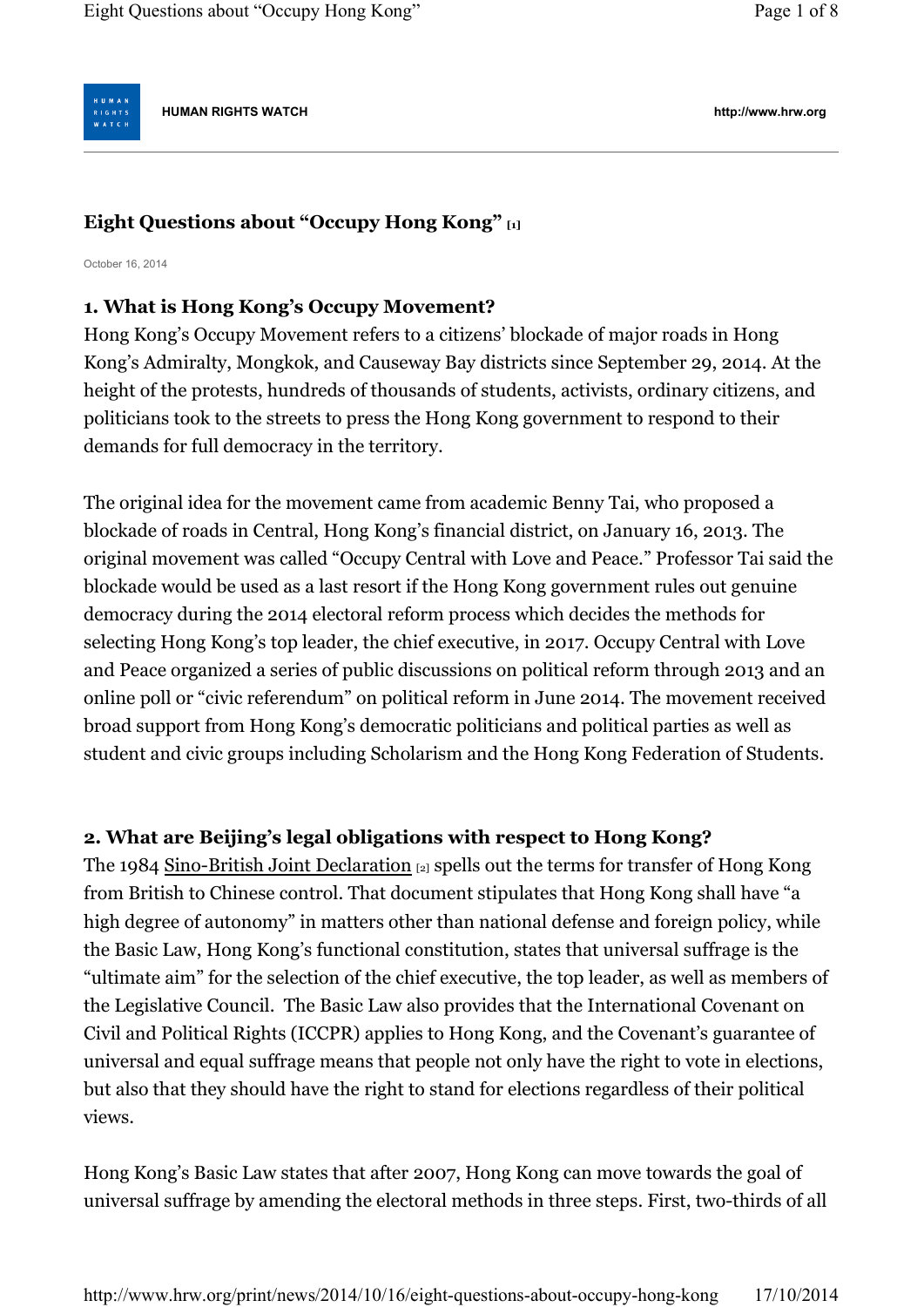Legislative Council members have to endorse the amendments. Second, the current chief executive has to agree to it. Last, the amendments have to be reported to China's Standing Committee for the National Peoples' Congress (NPCSC) for approval.

#### **3. What led to the demonstrations?**

The central government, in a series of decisions made since 1997, has backtracked and foreclosed on this obligation to institute universal and equal suffrage. The commitment to allowing electoral reform to be decided by Hong Kong people was first broken on April 6, 2004, when the NPCSC made an "interpretation" of the Basic Law adding a requirement that the chief executive submit a report to Beijing justifying the need for any further democratization. The decision means that electoral reforms can only be initiated by Beijing's hand-picked chief executive, and that the NPCSC must then approve any reform proposals initiated by the chief executive before the Legislative Council can weigh in. This thus bars Hong Kong's semi-democratic legislature from taking any action without Beijing's approval. In 2004, NPCSC ruled out universal suffrage for the 2007 selection of the chief executive and the selection of the 2008 Legislative Council. In 2007, it ruled again that there would not be universal suffrage for the next elections of the chief executive and the Legislative Council in 2012. But the 2007 decision also said that universal suffrage was "maybe" in store for the next chief executive election and Legislative Council elections in 2017 and 2020, respectively.

Ahead of the promised reforms for 2017, Hong Kong's Chief Executive Leung Chun-ying established a task force on the issue on October 17, 2013. The task force started the first round of public consultation on December 4, 2013, which lasted for five months. Leung's report on the consultation to the NPCSC, which he submitted on July 15, 2014, said it is "mainstream opinion" in Hong Kong that chief executives must "love China and love Hong Kong"; that the power to nominate chief executive candidates should be vested in a committee like the current structure controlled by Beijing, and that the legislature should not be democratized before the next elections.

Although the public consultation was ostensibly open to public input, the results as presented to the central Chinese government as "mainstream opinion" were clearly manipulated and failed to reflect different views articulated by large segments of the population, who have consistently expressed strong desires for genuine democracy both in public opinion polls and in demonstrations. [3]

Following the report's submission, on August 31, 2014, the NPCSC made a decision on the 2017 chief executive elections that catalyzed the Occupy demonstrations.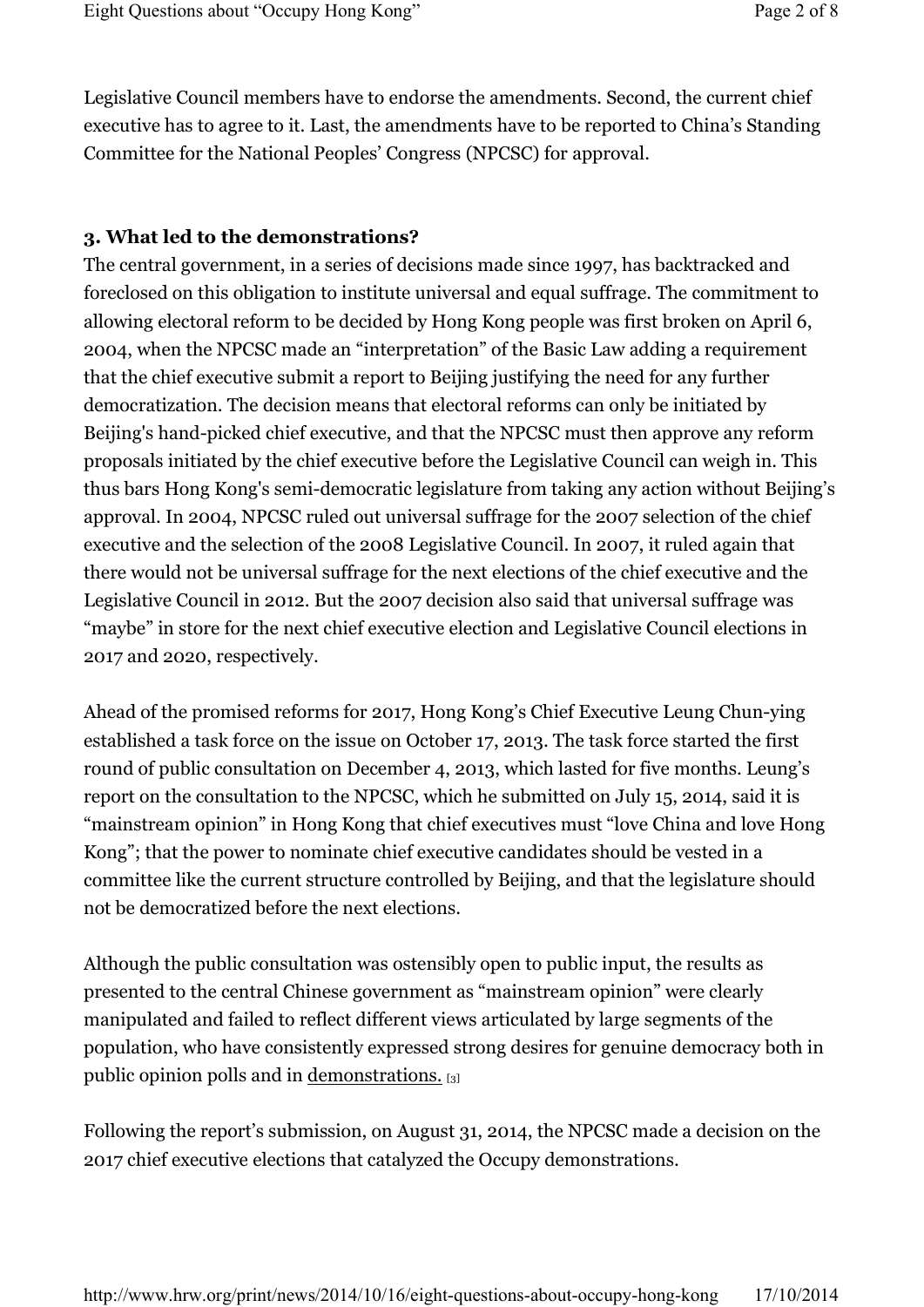# **4. What did the NPCSC decision on Hong Kong on August 31 say, and is it compatible with international law?**

On August 31, the NPCSC handed down its decision: while it will allow all eligible voters in Hong Kong to cast ballots for the territory's chief executive, it will imposes a stringent screening mechanism that effectively bars candidates the central government in Beijing dislikes from nomination for chief executive.

Limitations on who may run for office that are based on political opinion, expressions, membership or allegiance are incompatible with the ICCPR. That the Chinese government has labelled pro-democracy legislators and political figures who criticize the Chinese Communist Party's policies on Hong Kong and human rights as "anti-China," suggests an intent to discriminate against potential candidates for chief executive on the basis of their political opinions. Political screening of candidates for office in Hong Kong is also incompatible with the Sino-British Joint Declaration, which states that Hong Kong "enjoy [s] a high degree of autonomy, except in foreign and defence affairs which are the responsibilities of the Central People's Government." Any chief executive will be bound under the terms of the Joint Declaration and the Basic Law, and the Hong Kong government has been promised it can otherwise enjoy great autonomy and reflect the preferences of Hong Kong people on most policy matters. Many successful governments around the world have local officials and administrations with views divergent from those at the national level.

#### **5. What are the human rights concerns regarding the Hong Kong government's response to the protests between September 26 and October 15?**

In reaction to the Chinese government's August 31 rejection of open nominations for Hong Kong's chief executive, Occupy Central protest leaders, pan-democrats and student protest leaders vowed they have entered an "era of civil disobedience" and intimated that protests would start on October 1. On September 22, Hong Kong university students, and later secondary school students, started boycotting classes for a week. As the boycott was ending on the evening of September 26, a group of students entered Civic Square, in front of the government headquarters, without permission. The square had recently been closed to the public except by permit. Police surrounded the students and arrested them, using pepper spray on protesters who blocked police from entering the square. The student protesters were released, some on bail, within 48 hours.

In response to police treatment of the students, far larger numbers of people—about 50,000—went to the area around Civic Square on September 27. Organizers of the prodemocracy movement "Occupy Central" then announced that they were officially launching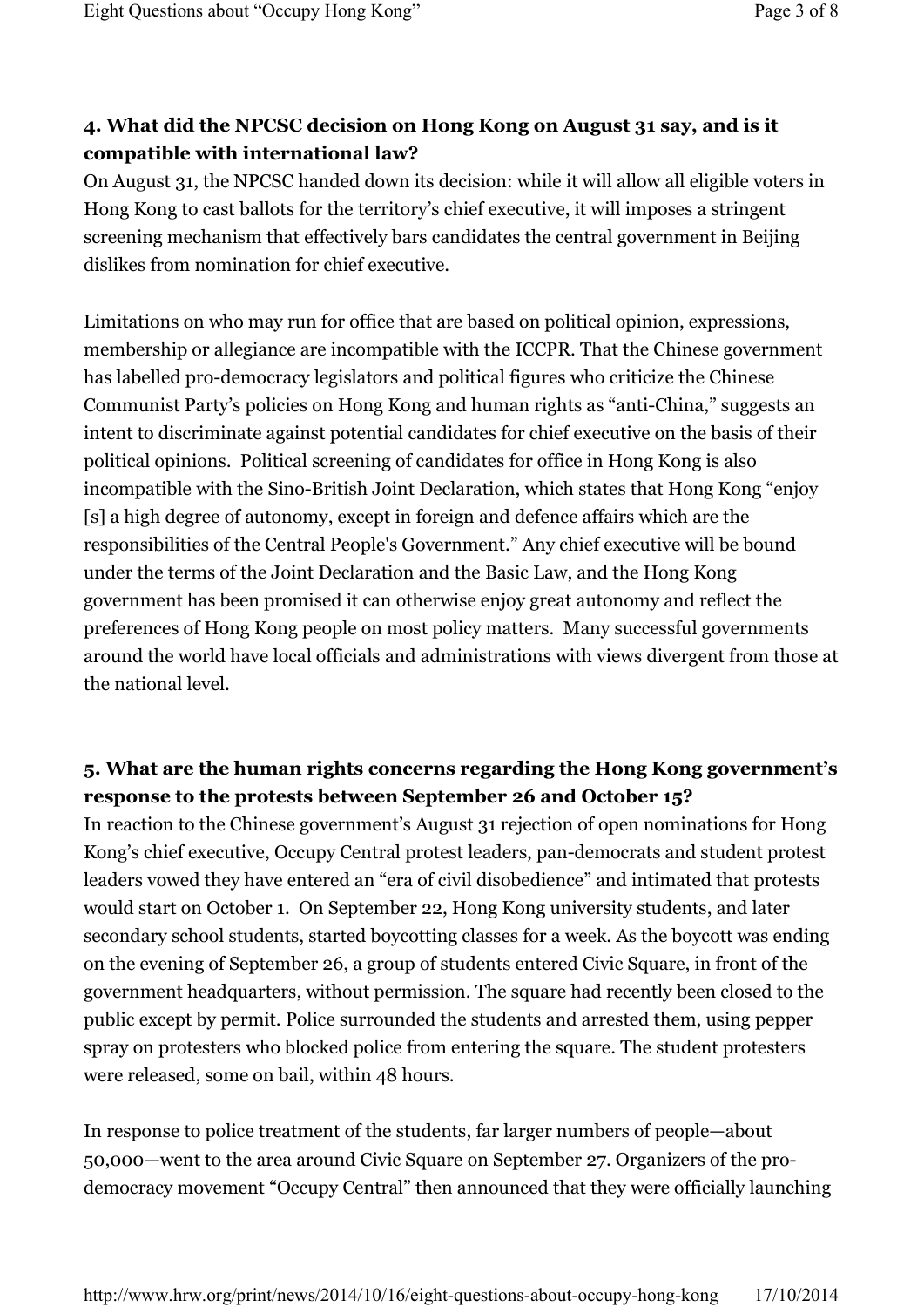their planned demonstrations and joined the protests. On September 28, Hong Kong police declared the protest illegal. They also cordoned off the government headquarters grounds, barred protesters from entering the area, and declared that anyone found inside would be arrested.

This decision appeared to prompt thousands more protesters to gather in the Admiralty and Wanchai areas near government headquarters, demanding that police re-open the area. The protesters broke through police barricades and walked out onto the major thoroughfares between those protesters corralled in the government headquarters, and their supporters on the other side of the road, who had been prevented by the police from joining them. Protests then spread to multiple locations, blocking roads in the Admiralty, Wanchai, Central, and Mongkok areas.

In the afternoon and evening of September 28 and early hours of September 29, police again used pepper spray against some of the protesters, beat others with police batons in Admiralty, and fired 87 rounds of tear gas in nine locations. The use of police force in a city which has a tradition of tolerating peaceful protests further galvanized many in the public to join and support the protests, and to condemn government actions. In the morning of September 29, riot police were removed from the protest sites.

In a news conference on September 29, Hong Kong's police chief said the tear gas and pepper spray were used to "maintain safe distance" between protesters and police and that protesters had "charged the police cordon lines in a violent manner." He said that if protesters had not dispersed there would have been injuries to both police officers and demonstrators. Human Rights Watch wrote to CE Leung on October 6, 2014, asking that authorities further explain the basis of the use of force; [4] as of this writing a reply has not yet been forthcoming.

It is unclear whether police took all the steps necessary before using force. While police said they raised warning flags before they fired tear gas and pepper spray, it is unclear whether they gave protesters adequate warning or time to disperse before releasing pepper spray or tear gas. Some protesters told Human Rights Watch that they did not see or hear any warning before being hit with tear gas or pepper spray. A few protestors told Human Rights Watch they saw the warning flags, but that the flags appeared only seconds before the police took action. In these instances, protesters panicked and moved backward. Some protesters said they feared a stampede in the crowded area in Admiralty. About three dozen protesters and police officers suffered minor injuries.

Between September 29 and October 3, hundreds to thousands of protesters remained on the roads in Admiralty, Mongkok and Causeway Bay while about a hundred police officers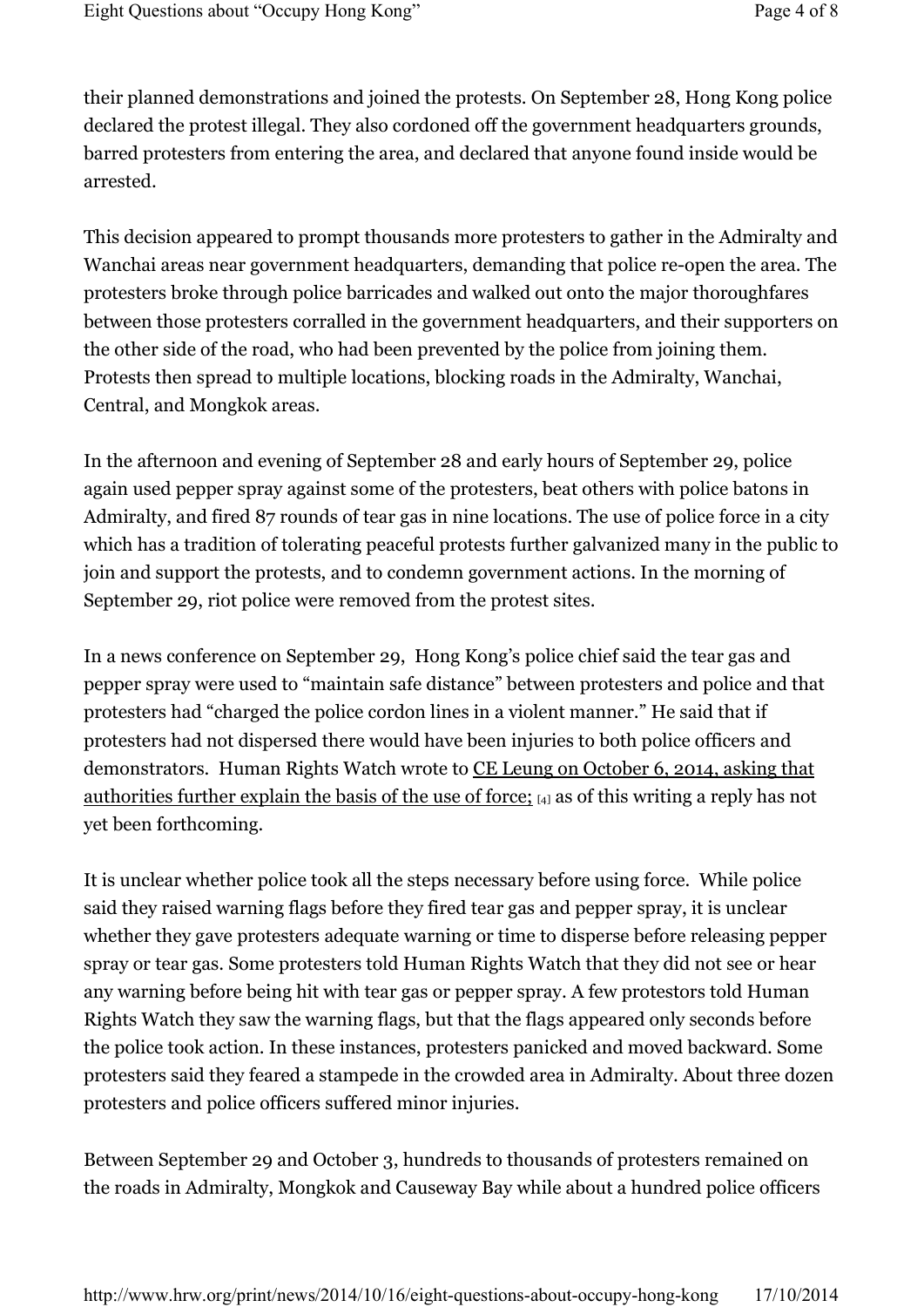kept guard without further attempt to remove them. On October 3, unidentified men kicked, punched, and knocked to the ground some peaceful protesters, journalists, and onlookers at two of the protest sites in Mongkok. These attackers also assaulted some female protesters, groping their breasts and legs. Around the same time, another group of men in masks also attacked peaceful protesters in Causeway Bay. In Mongkok, police officers failed or refused to assist when pro-democracy protesters were beaten or harassed, and let suspected assailants leave without having taken down their details or arresting them, according to protester reports and video footages. These attacks took place over several hours, and throughout that time police were few in number and appeared unwilling to protect the protesters. Within 24 hours, police announced that they had arrested 19 people suspected of perpetrating the violence.

Questions have been raised as to whether the police tolerated violent attacks by counterdemonstrators, and whether those who attacked were in any way related to either the Chinese or Hong Kong governments. Human Rights Watch notes that while the tactic of using plainclothes thugs to attack activists is used by China from time to time, it has no specific information as to the identity or organization of the violent counter-attackers to the Occupy protests. It has urged that investigation as to police response proceed quickly. [4]

Human Rights Watch has also expressed alarm about excessive use of force in the early hours of October 15, when hundreds of police officers told 50-100 protestors to leave Lung Wo Road in Admiralty, where they had been since the previous evening. Police then started to remove barricades set up by the protesters; protesters responded by holding up hands and opened umbrellas in anticipation of being pepper sprayed. The scene turned chaotic minutes later as police pushed forward to force the protesters who refused to leave the road, and used pepper spray and police batons against them.

In one video [5] clip, six police officers arrest a protester, carry him away to a darkened corner, and beat and kick him for four minutes while he lies on the ground offering no resistance. In another clip, [6] police pepper spray a protester in the face at close range even though he has his hands up and offers no resistance; the same clip shows police yelling at journalists to leave while they were filming.

Within hours after the video of the beating was first aired by a local television station, Hong Kong police responded by expressing concern, "reassigning" the offending officers to other positions, and vowing to undertake an "impartial investigation" into the case. While the speedy response to the October 15 incidents is a positive step, it comes closely on the heels of the September 28-29 and October 3 instances of questionable police conduct.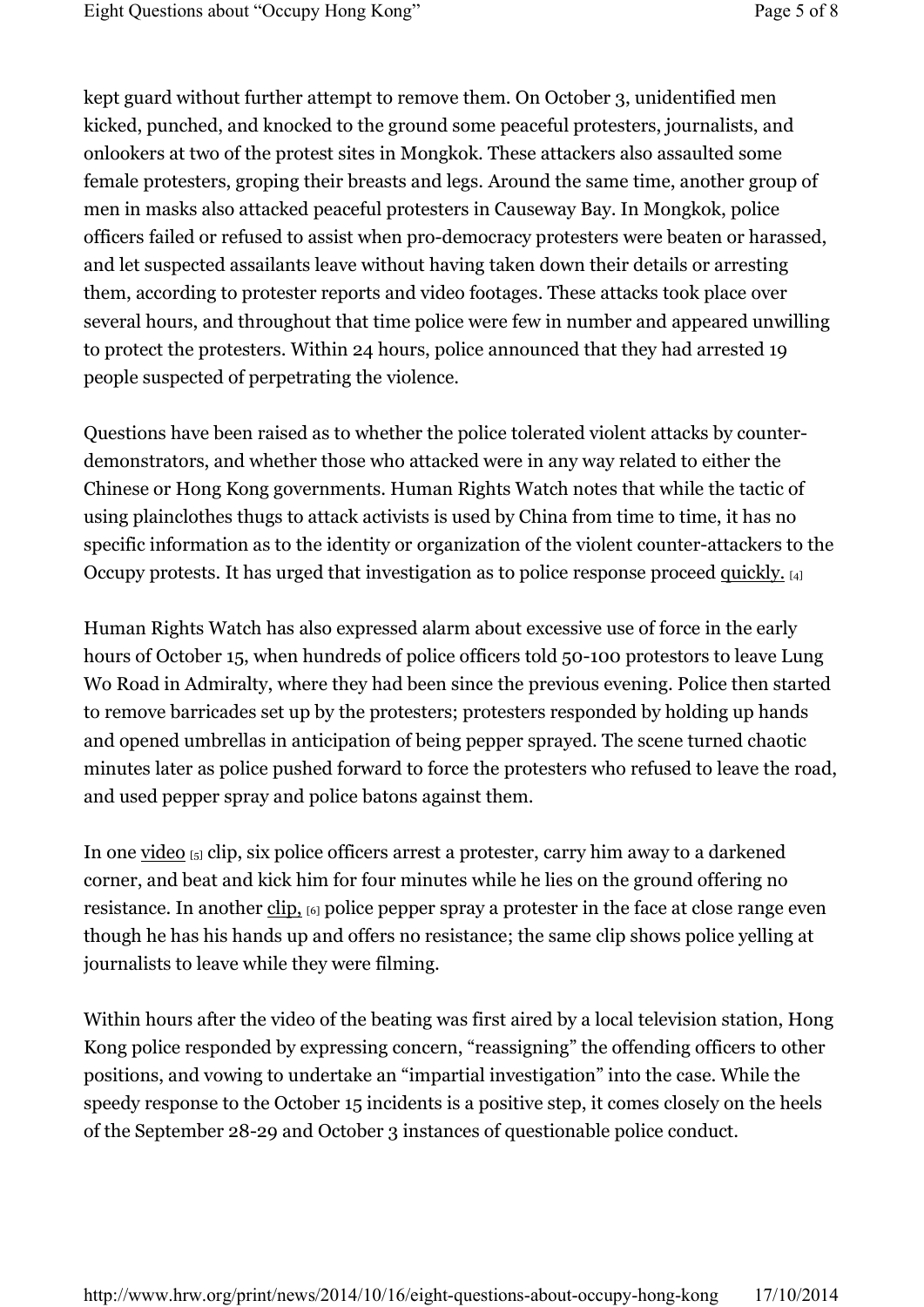#### **6. Are the protests only spurred by concerns over electoral arrangements?**

The Chinese government has repeatedly laid blame for the demonstrations on "anti-China" forces. But the ongoing protests in Hong Kong are to a large extent motivated by local Hong Kong concerns over government's unwillingness to accommodate consistent popular demands for genuine democracy in the territory as well as other local issues.

People in Hong Kong are increasingly concerned about whether they still have the power to shape the public policies that directly affect their lives. Most people here say their quality of life has stagnated—if not deteriorated—since Hong Kong returned to China's sovereignty, according to a recent opinion poll. In 2001, the median monthly income of young people was HK\$8,000 (US\$1,000); 10 years later, it is the same [7] even though the consumer price index rose 12 percent. Income inequality has risen, and few can afford housing.

Some also feel that Hong Kong's leadership is adopting policies that reflect the central government's interests while ignoring the opinions, needs, and rights of ordinary Hong Kong people. Many people are also apprehensive about the Hong Kong leadership's pursuit of greater integration with the mainland. It is facilitating the permanent migration of at least 54,000 mainland Chinese a year, with eligibility vetted by mainland, not Hong Kong, authorities. The proposed introduction of school-based "national education" similar to mainland educational propaganda, or the construction of a new town, whose critics feared a grand plan to merge Hong Kong with Shenzhen, across the border, were similarly deeply unpopular; the education campaign did not go ahead. The central government's June 2014 "white paper" on Hong Kong included an alarming statement that Hong Kong judges should be "patriotic administrators," a phrase understood to mean that they make their decisions according to the demands of the Chinese Communist Party rather than according to the law. Ultimately the concern is that Hong Kong people have progressively less influence over domestic policies that are rapidly changing their home.

The tensions in Hong Kong are also local reactions of people who have enjoyed civil liberties, an independent judiciary, a free press, and a reasonably responsive government, but who see those freedoms increasingly threatened, and who have some sense of how these rights are denied just across the border.

#### **7. Is "Occupy" Hong Kong illegal?**

Under international human rights law, people have the right to peacefully assemble to express their concerns. Government may restrict assemblies to accommodate public interests such as public safety, but only where it is necessary and where the restriction is the least intrusive means of protecting public interests under the circumstances. Hong Kong people enjoy this right under both the ICCPR article 21, and the Basic Law, article 27.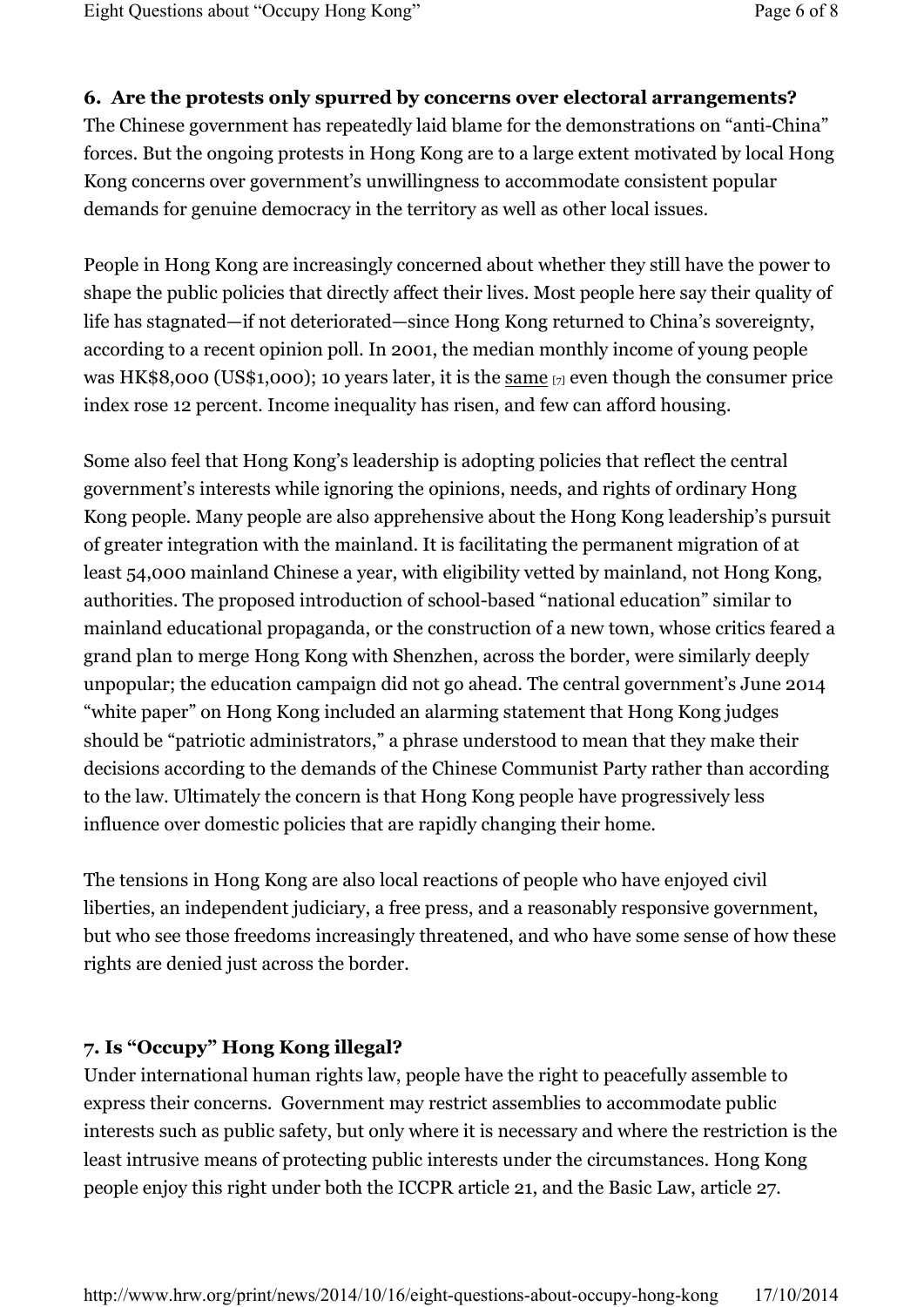Hong Kong's Public Order Ordinance requires organizers to notify police of demonstrations involving more than 30 people seven days in advance, and requires organizers to get a "notice of no objection" from the government before proceeding. This standard is in tension with international law because it imposes significant restrictions on the freedom of assembly without considering the importance of the right to gather to express grievances, and is susceptible to political abuse. The United Nations Human Rights Committee, an international treaty body that monitors compliance with the ICCPR, has repeatedly expressed concerns that the ordinance "may facilitate excessive restriction" [8] to human rights.

The Occupy protests did not give notice to the police, or obtain a notice of no objection. So far the Hong Kong government has not justified its decision to remove peaceful protesters from particular areas, or offered any explanation of why less restrictive measures would not have sufficed to protect public order. There were many accounts of excessive use of force, including through spraying chemical agents, and the Hong Kong government has not explained why these measures were necessary or proportionate to protecting public safety. Protesters had asked the government to open up "Civic Square," a space in government headquarters, in exchange for protestors' allowing a main road in Admiralty to reopen to traffic on October 12. The government rejected this proposal but proposed alternative venues for protest that are still central and accessible, including Victoria Park and Tamar Park. On October 13 and 14, police removed barricades unmanned by protesters, and opened up two roads that were occupied in Causeway Bay and Admiralty without resistance from protesters.

# **8. What does Human Rights Watch think the central and Hong Kong governments should do to de-escalate the situation, and what is likely to happen next**?

The Chinese government should realize Hong Kong's political system is unsustainable and must be fixed to make it more responsive to the people. Each of the chief executives handpicked by Beijing has proven deeply unpopular with significant numbers of people in Hong Kong, and the prolonged uncertainty over the 2017 and 2020 election process is likely to trigger ongoing protests.

To de-escalate, the Hong Kong government should start by meeting with the protest leaders, commit to an investigation into the use of excessive force to clear protestors, and exercise restraint with respect to further uses of force. It should announce steps to make the nomination committee for the chief executive genuinely "broadly representative," as articulated in the Basic Law, and to further democratize the semi-democratic Legislative